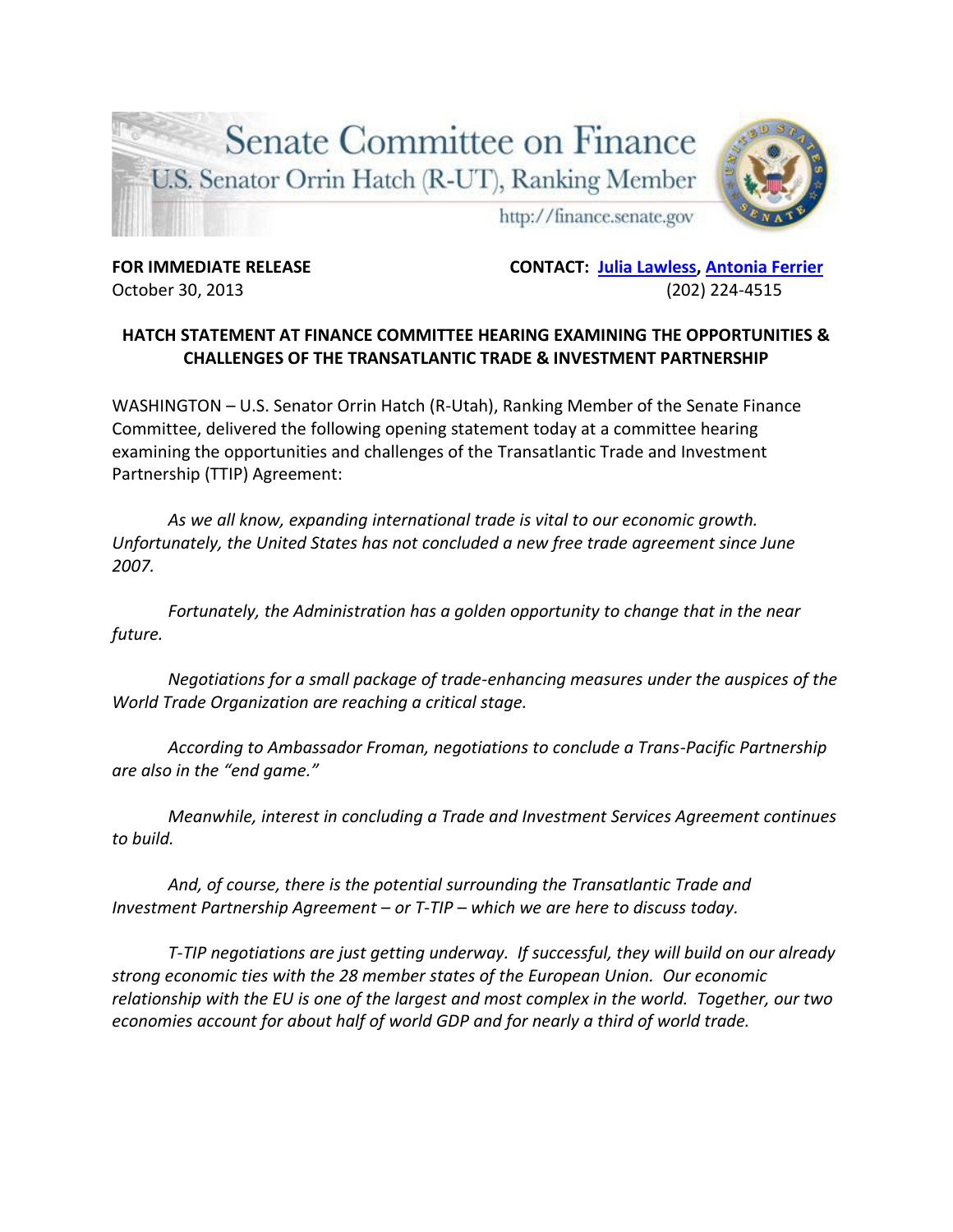*Our two markets are already deeply integrated. So, for T-TIP to reach its full potential, the agreement must reflect an unprecedented level of ambition.* 

*Tariffs between our two economies remain low. But the sheer volume of trade means that companies and consumers on both sides of the Atlantic are paying vast sums in unnecessary tariffs.* 

*For example, ICON Health, based in Logan, Utah, manufactures home exercise equipment. Grown from a small company on the campus of the Utah State University, ICON now employs over 3,000 people and sells its products around the world. Yet, today they still face tariffs in the EU averaging 2.7 percent.* 

*Elimination of these nuisance tariffs would help spur more economic opportunity on both sides of the Atlantic.* 

*On February 12, 2013, Chairman Baucus and I sent a letter to Ambassador Kirk outlining our expectations for the T-TIP negotiations. We highlighted the importance of strong market access for U.S. agricultural products, including the elimination of unjustified sanitary and phytosanitary standards.* 

*We also called for the agreement to be comprehensive, excluding no product or sector from the negotiations.* 

*Finally, we called upon the Administration to ensure that the agreement reflects the highest standards of intellectual property rights and does not jeopardize our ability to reach high levels of intellectual property protection in other negotiations or in other markets.* 

*All of these goals still hold.*

*But, today, I want to emphasize a few key points.* 

*First, for the U.S. economy to thrive, strong intellectual property rights protections are vitally important. Intellectual property-intensive industries support at least 40 million jobs and contribute more than \$5 trillion to the U.S. economy.*

*For me to support a final agreement, it is absolutely essential that T-TIP reflect the highest standard of intellectual property rights protection of any prior agreement.* 

*Indeed, the standards set in T-TIP will be a model for the world. We must get it right.* 

*I also want to emphasize the importance of digital trade.* 

*The Internet has fundamentally changed the way in which consumers shop and businesses deliver their products and services. Businesses, especially small businesses, benefit*